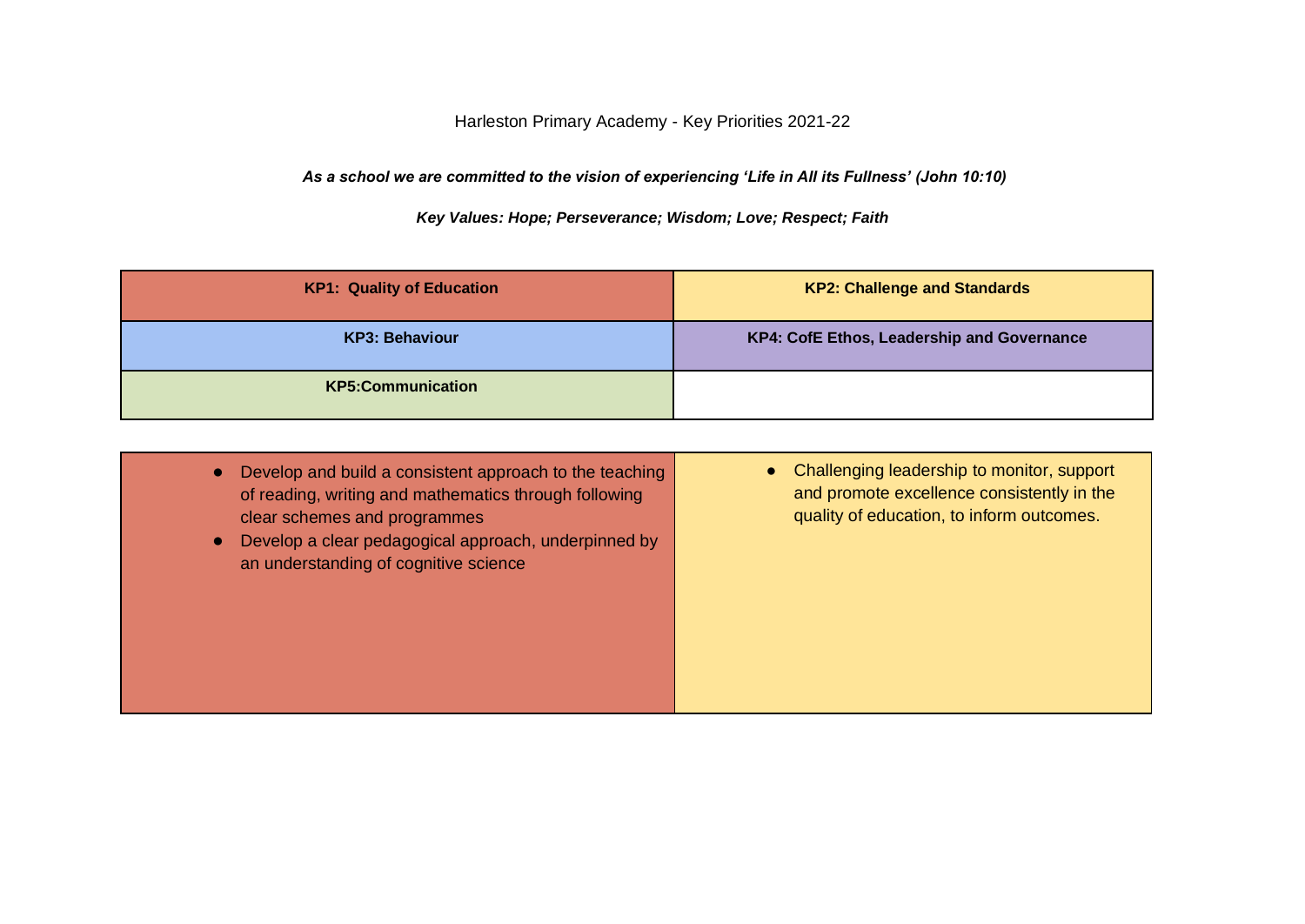| $\bullet$ | The consistent application of the behaviour policy by all |  |
|-----------|-----------------------------------------------------------|--|
|           | staff                                                     |  |

Engagement by all stakeholders in the development of positive behaviours for learning

● Further develop and embed the evaluation of the effectiveness of the school as a Church school

- The development of the strategic leadership and direction of the Harleston Federation as we work towards the development of a transformational educational experience through the All-through School
- Embed the Federation vision, evidenced in all aspects of school community life
- Develop the religious character of the school in line with the development points from the SIAMS inspection

- Develop engagement with stakeholders, to ensure parents and other partners support the work of the school
- Develop regular and effective communication with stakeholders, through social media, letters, local press, phone calls
- Ensure communication between school staff is clear, consistent and transparent, so that there is a shared